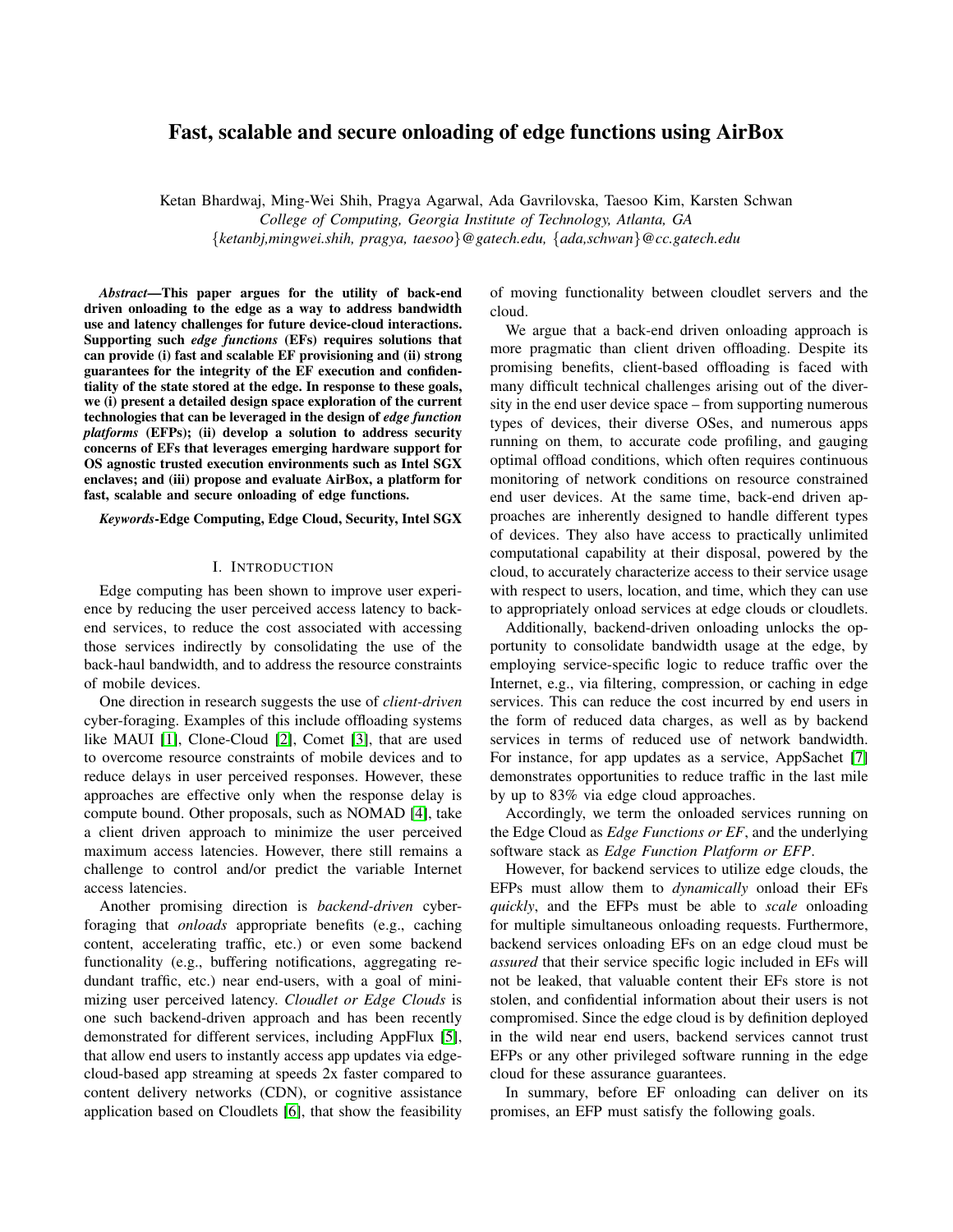Fast and scalable just in time provisioning: Wider mobility patterns of end users and resource constraints (storage) on edge clouds obviate the possibility of static provisioning of all possible EFs in any edge cloud [\[8\]](#page-12-7). This led us to explore approaches to provision edge functions just in time. Our goal is to identify the system mechanisms that minimize the time required for EF provisioning and that scale with multiple concurrent requests.

Ensuring security and user privacy: We posit that in securing EFs, there are only certain critical functionalities that must be provided – verification of integrity of a provisioned EF, confidentiality of data stored on an edge cloud, and handling of user traffic over secure channel. Important to note here is an implicit limit on how much overhead can be tolerated, since too much overhead would defeat the purpose of deploying an EF in the first place. Therefore, securing the complete EF execution via a complete system lock down using encryption, elaborate key exchange protocols or verification schemes, are not desired. Another implicit requirement arising out of deployment models of edge cloud, also shown in Table [III,](#page-3-0) is that an EF cannot rely on system software to meet its security and privacy goals.

Low developer constraints: EF development can benefit from using a common set of software patterns corresponding to obvious edge functions such as caching, aggregation, etc. Still, it is critical that EFPs do not put additional constraints on developers in creating new EFs, i.e., EFs must not be based on specific SDKs, APIs or libraries, etc., outside of the standard system libraries such as libC for Linux and OS-provided system call interfaces.

In this paper, we describe the design of a software platform – AirBox – that strives to find the sweet spot in meeting the above goals and to provide support for fast, scalable and secure EFs. In designing AirBox, we first compared provisioning performance (speed and scalability) for three existing system level mechanisms i.e., virtual machines (cloudlets) vs. OS level containers (docker) vs. user level sand boxes (embassies), listed in [Table I,](#page-2-0) to conclude that OS containers can provide the right mechanisms and layer for EF provisioning. Further, inspired by recent research [\[9\]](#page-12-8), [\[10\]](#page-12-9), [\[11\]](#page-12-10) which pioneered the use of hardware-level security support such as Intel SGX [\[12\]](#page-12-11), [\[13\]](#page-12-12) to run cloud applications securely with an untrusted system software, we propose the use of Intel SGX to provide security and privacy guarantees to EFs running on edge cloud platforms.

Overall, this paper makes the following contributions:

- 1. Design space exploration for speed and scalability: Using two different hardware platforms with distinct capabilities, we compare the *provisioning performance* in terms of (1) speed and scalability of EF provisioning, (2) invocation speed, and (3) overhead of provisioning  $(SII-B)$  $(SII-B)$ .
- 2. Hardware-assisted EF security. We address EFs' re-

quirements for verifiable integrity, secure execution, and confidentiality for the state stored in the edge clouds, even in the case of physically compromised edge infrastructure, by leveraging upcoming hardware-level security features such as SGX for Intel processors [\[11\]](#page-12-10) (§[II-C\)](#page-4-0).

3. Design and implementation of an EFP prototype: We present the design of AirBox—a secure, lightweight, and flexible EFP consisting of two modules: AB console that allows backend service maintainers to deploy and manage their EFs on edge cloud locations, and AB provisioner deployed on edge cloud nodes that allows seamless dynamic provisioning of EFs. In AirBox, we prescribe the anatomy of secure EFs (§[IV\)](#page-6-0), and illustrate their implementation with a benchmark that represents the generic functionalities expected from EFs (§[V\)](#page-8-0).

Our evaluations show the following benefits:

- AirBox EFs can be provisioned up to 10x faster with only one user when compared to the state of art [\[8\]](#page-12-7), [\[14\]](#page-12-13).
- AirBox provisioning scales well in multi-tenant settings with negligible overhead due to its use of SGX.
- We discuss in details how correct usage of SGX leads to EF integrity, their secure execution and data confidentiality with an untrusted EFP.
- We present detailed analysis of the performance overheads caused by use of SGX EF execution, using simple EFs on an OpenSGX [\[11\]](#page-12-10) platform.

#### II. DESIGN SPACE EXPLORATION

In our design space exploration, we chose the candidate technologies based on following three considerations:

- *Developer constraints* which refers to the extra effort required from developers other than for implementing the EF functionality.
- *Provisioning performance* which refers to the time taken to provision an EF on an edge cloud node when there are multiple simultaneous provisioning requests.
- *Security and Privacy* which refers to ensuring the integrity of the EF code, confidentiality of the end user interactions, and confidentiality of state saved on an edge cloud platform, without relying on the system software (EFP included) or the physical security of the edge node.

It is important to note that the above list is not a complete list of considerations. There are other factors that can be considered for a comprehensive EFP design, such as dynamic resource management, I/O scheduling [\[15\]](#page-12-14) and resource isolation [\[16\]](#page-12-15). We intentionally omit these from our discussion as they have been extensively studied for data center based systems, and the learning from those studies can be applied for EFs either directly or with some effort.

Based on the chosen considerations, we ruled out a number of technological solutions from our exploration. Specifically, we did not carry out evaluations for JAVA virtual machine-based solutions (e.g., using node.js to implement EFs), application sandboxes that require explicit use of their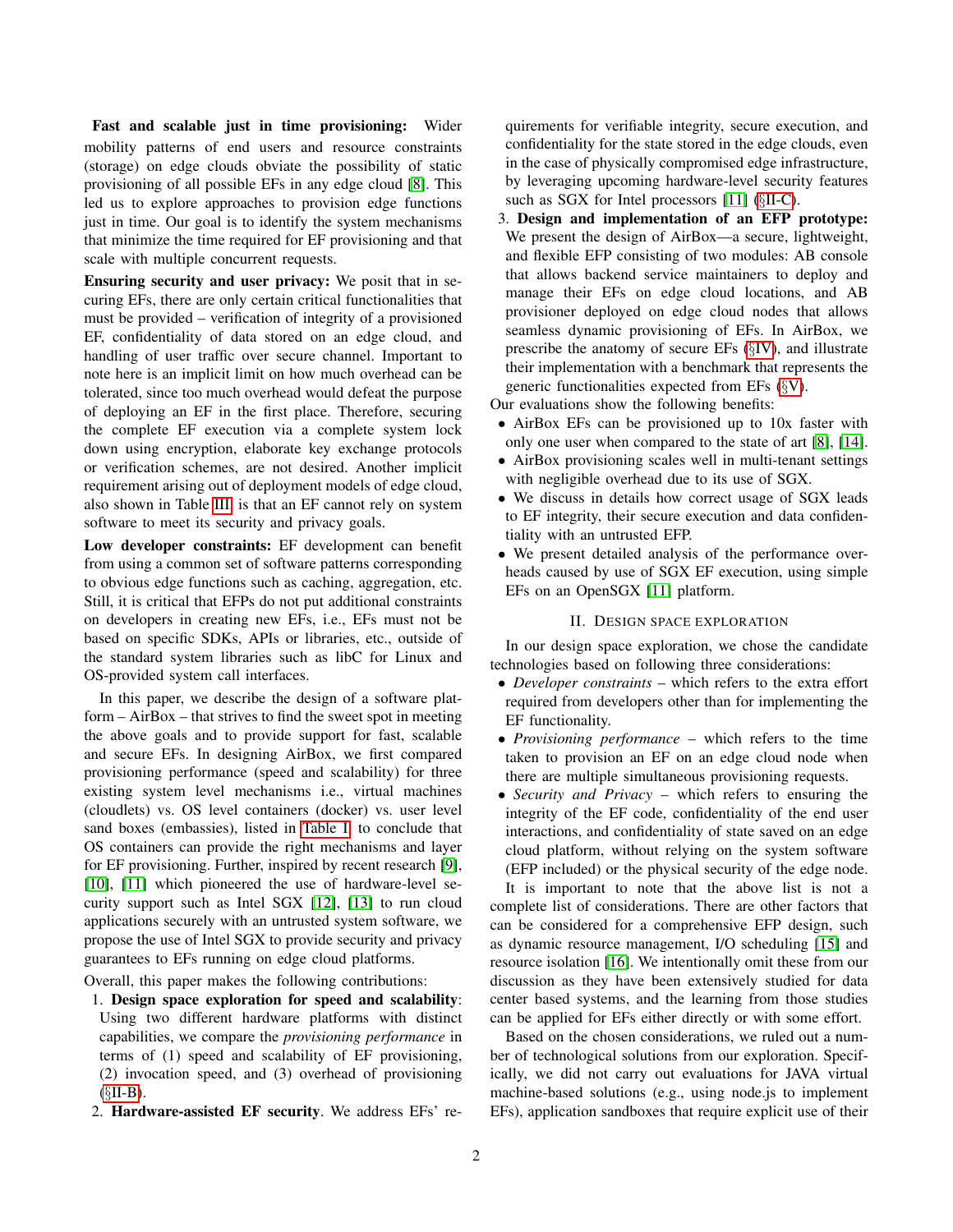<span id="page-2-0"></span>

| <b>Technology</b> | <b>Provisioning layer</b> | <b>Flavor</b>  |
|-------------------|---------------------------|----------------|
| Virtual Machines  | Hypervisor                | Cloudlets [8]  |
| Containers        | OS                        | Docker [19]    |
| Sandbox           | Application               | Embassies [20] |

*Table I:* enlisting the approaches, we evaluated for their suitability for Edge Function Platform.

specific compiler tool chains (e.g., Google's NaCl [\[17\]](#page-12-18)), and a hypervisor-based unikernel (e.g., Jitsu [\[18\]](#page-12-19) based on the Xen miniOS kernel) which confines users to a limited system interface and, due to lack of full POSIX support, constraints the libraries which can be used for EF development.

However, we made sure that in carrying out a comprehensive experimental exploration, we chose solutions that operate at different layers of the system software stack. The technology solutions that we identified as potential candidates and which we used in our experimental exploration (listed in Table [I\)](#page-2-0) include: (i) virtual machines (VM) synthesis used in Cloudlets, (ii) OS level containers in form of Docker, and (iii) user level sandbox based on pico-process abstraction emulating a full POSIX interface.

Each of the technologies have trade-offs. For example, the use of virtual machines (VMs) put no constraints on developers but result in large size of VM images to be provisioned. Using application sandboxes avoids OS constraints but puts more constraints on developers, e.g., to use specific tool chains, or a limited system call interface to port existing applications, or results in large binaries due to inclusion of a libOS to be linked. OS containers put constraints on the underlying OS that can be used to develop edge functions. We present our analysis of the chosen considerations next.

## *A. Developer Constraints*

In terms of developer constraints, the use of VMs puts no constraints on developers in implementing EFs. Developers can choose the OS, libraries or applications, and package them as VM images which can be delivered and invoked without any issues on hypervisor-based EFPs. The use of OS containers requires developers to implement EFs for a particular OS, e.g., Linux for Docker, but given the increasing penetration of container technology, most popular OSes will support containers [\[21\]](#page-12-20). Furthermore, most libraries and/or SDKs are available for all popular OSes, and since EFs typically will resemble backend services in their implementation and/or their dependencies on standard application frameworks (node.js), and software stacks (LAMP stack), this puts little or no constraints on EF developers. The use of application sandboxes either requires the use of specific tool-chains or linking with a platform-level ABI library. For instance, Embassies [\[20\]](#page-12-17) require pico-process libOS, linking with modified versions of standard libraries such as libC, additional executables for secure execution (e.g., monitor), and a customized elf loader. Despite these requirements, it has been shown that full blown desktop applications can also be run with this approach [\[22\]](#page-12-21). It seems that there may be

<span id="page-2-2"></span>

| <b>Type</b> | <b>Deployment</b>                                                                                     | <b>Configuration</b>                                                                                                                                                                         |
|-------------|-------------------------------------------------------------------------------------------------------|----------------------------------------------------------------------------------------------------------------------------------------------------------------------------------------------|
| Mini        | Strategic placed server racks<br>- (Server class machine)                                             | Intel $x86-64$ , 24 CPUs,<br>1.6 GHz, 50 GB RAM,<br>4 NUMA nodes, 2 sock-<br>ets, 6 cores per socket, 2<br>threads per core, VT-x, L1<br>$(i+d)$ : 64 KB, L2: 256 KB,<br>$1.3:12 \text{ MB}$ |
| Mico        | Randomly placed standalone<br>servers by businesses or indi-<br>viduals - Desktop class ma-<br>chine. | Intel $x86-64$ , 4 CPUs, 1.6<br>GHz, 4 GB RAM, VT-x,<br>L1 (i+d): 64 KB, L2: 4096<br>KВ                                                                                                      |

*Table II:* Deployment models and capabilities of edge clouds infrastructure including configurations of experimental test bed.

a learning curve, but with appropriate skills, developers can overcome those hurdles.

However, based on our experience during setting up our experiments, we argue that there can be rather subtle assumptions in non-standard solutions. For example, using Cloudlets as described in [\[8\]](#page-12-7), we realized that the overlay VM created for every client has a static port configuration that needs to be defined as different for all clients even if they will access the same EF. Also, VM overlays that may be created at backend servers are sent to client. The client then has to transfer it to Cloudlet servers, this is a detour we want to avoid. Backend servers can simply send the EF image to Cloudlets server as proposed by onloading approach. Using Embassies took a considerable effort and learning curve in setting it up. The reason is that EFs as Embassies require a new elf format, loader, and effort to port standard libraries to its libOS. In fact, we limited our evaluation to only one EF or application because we found it very difficult to create and run the same applications across all these solutions. However, to be fair the goal of Embassies was not to support all the applications but to demonstrate the proposed concepts. In contrast, deploying those applications using Docker containers was straightforward. It was as simple as writing a correct docker file to deploy a container containing EF implementation on an edge cloud node.

#### <span id="page-2-1"></span>*B. Provisioning Performance*

Concerning provisioning, the use of virtual machines has been proposed to handle just in time dynamic provisioning of ofoading-based cyber-foraging, to cleanly handle complexities due to their inherent dependence on the mobile devices' operating systems (e.g., Android, iOS, etc.), or the different mechanisms employed in application partitioning and/or ofoading, which get updated regularly at higher frequency. In contrast, we posit that the EFs will resemble back-end services in their implementation and will exhibit dependencies on standard application frameworks (node.js), software stacks (LAMP stack), etc. Therefore, for provisioning, we consider as viable approaches that use higher layers of the software stack other than OS, such as application sandboxes and OS containers. we believe by choosing a higher layer of software stack may help improve provisioning speed. We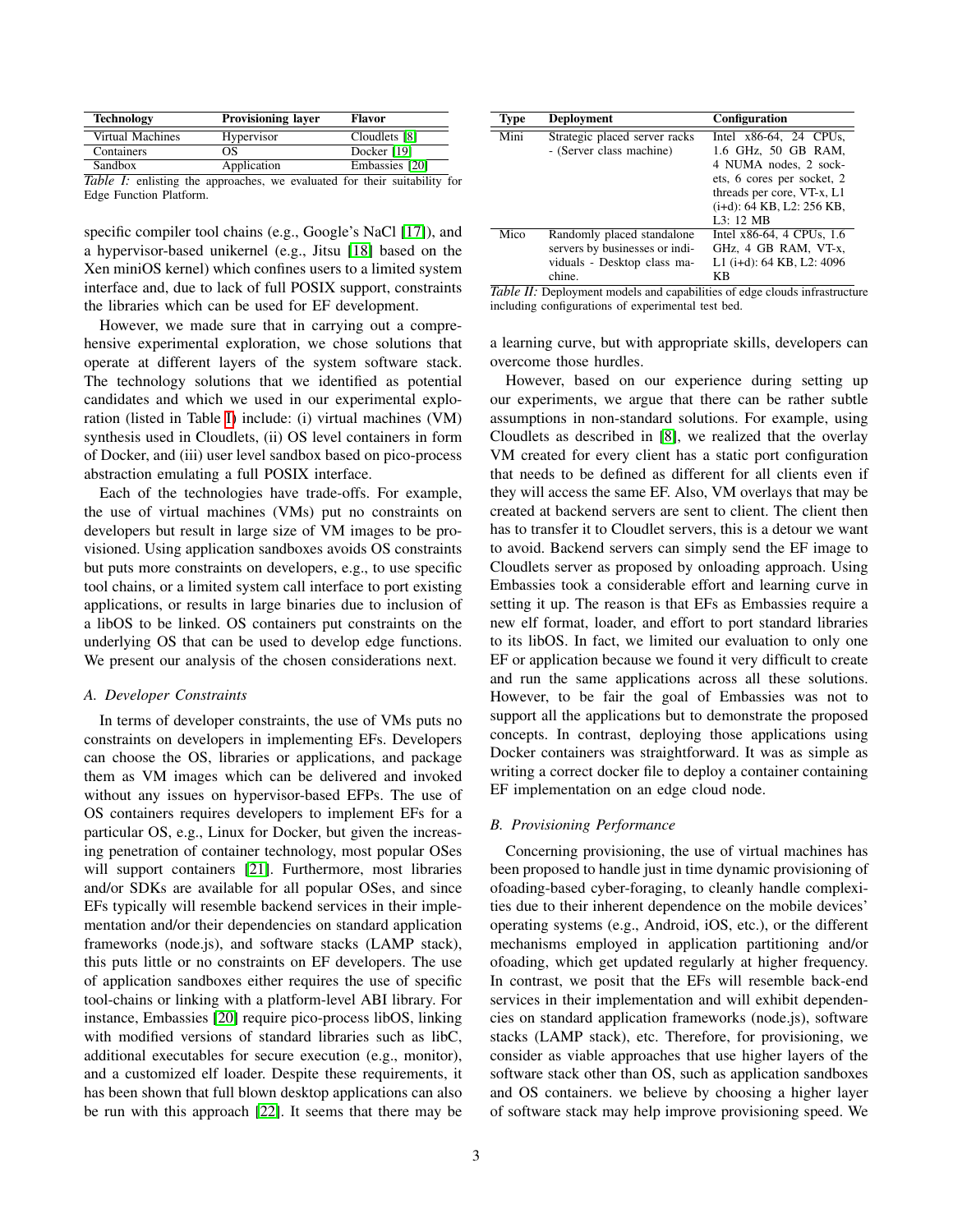<span id="page-3-1"></span><span id="page-3-0"></span>

*Figure 1:* Comparing provisioning time of Docker, Cloudlets, and Embassies without availability of any pre-provisioned base images on (i) desktop and (ii) server class machines and with cached base images on (iii) desktop and (iv) server class machines.

<span id="page-3-2"></span>

*Figure 2:* During provisioning of Cloudlets, Docker, and Embassies without availability of base images showing CPU consumption on (i) desktop and (ii) server class machines and memory consumption on (iii) desktop and (iv) server class machines.

present our experimental exploration below.

*1) Experimental Setup and Workload::* Table [II](#page-2-2) lists the hardware platforms we used in our experiments. Our rationale to choose two different hardware platforms is that each represents a configuration representative of proposed views of edge cloud infrastructure. We used a simple EF application, for which we create instances for all of the chosen technological solutions. We used a simple image inverting application that exposes a command line interface of standard exact image library processing library to perform any image transformation similar to applying filters on an image in Instagram app running on Ubuntu 14.04.

*2) Experimental Results::* We present the experimental results as part of our design space exploration below:

Scalable provisioning: Figure [1](#page-3-1) (i) and (ii) shows the time taken to fetch or take appropriate actions (e.g., VM synthesis, applying layers on Union FS or saving binaries) to create an EF image that can be booted, with varying the number of simultaneous provisioning requests. In these first experiments, the common parts needed for provisioning, i.e., VM base image for Cloudlets, OS kernel image for containers, and monitor program images for Embassies are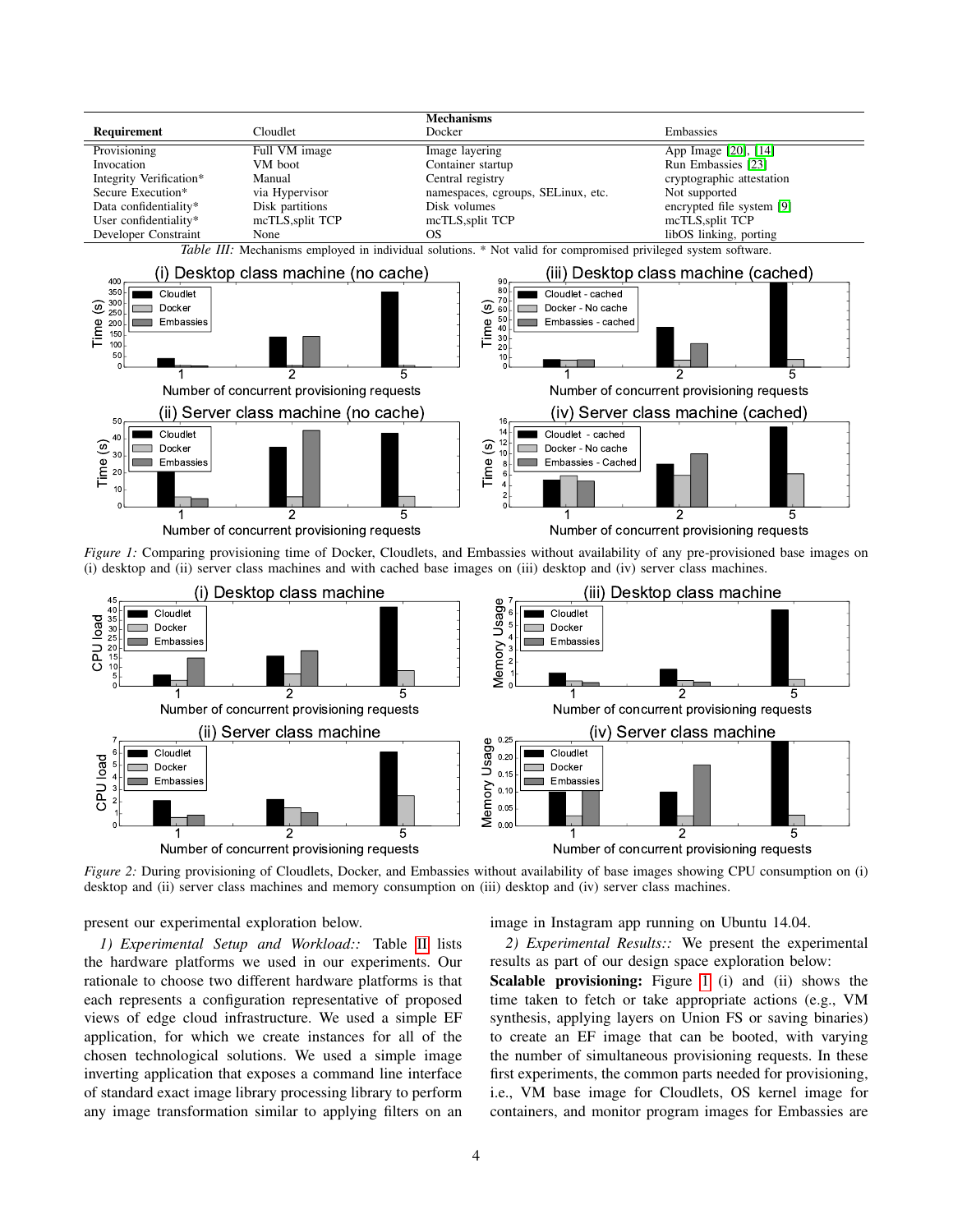not available on the EFP before the start of provisioning.

In addition, the VM base images or the required base software components may be statically pre-provisioned at edge cloud nodes. This puts pressure on the Cloudlet server storage, or additional constraints on developers on what OS/software components they can use to develop EFs, but it can reduce the time taken for provisioning. Figure [1](#page-3-1) (iii) and (iv) shows the comparison of provisioning using Docker (no cached images) with Cloudlets using cached base images, and with Embassies using cached base software components. Despite these optimizations, Docker is faster and scales in a much better manner.

Cloudlets suffer from the complexity of the VM synthesis step which requires a VM overlay to be created by a client and then, sent to a Cloudlet server, where binary patching is performed to create a VM image. The overlay file can be significant in size and needs to be sent to the Cloudlet server wasting the limited energy and memory capabilities of the mobile device. Though alternatives Cloudlet models [\[8\]](#page-12-7) have been proposed where the overlays are distributed from the cloud. Under optimal conditions, with base images cached locally, Cloudlet provisioning times can approach that of Docker (Figure [1](#page-3-1) (iii) and (iv)), but the higher overheads of this approach limit scalability, so the Cloudlets approach falls behind when multiple provisioning operations occur concurrently.

Embassies suffer from the sheer size of the resulting executable which we found to be 4 times the size of the same app without running in Embassies. Earlier work showed the delay mostly consists of merkle tree based cryptographic attestation of components of a Embassies app [\[14\]](#page-12-13). However, it is important to note that the cryptographic attestation is carried out by privileged software which violates security in our threat model. The figure omits the provisioning measurements for Embassies in case of 5 requests because we were unable to boot 5 simultaneous instances of Embassies in our experiments.

Docker addresses the size issue by using a layered image, made possible by its use of union file system [\[24\]](#page-13-1), but lacks the security guarantees of applications provisioned in Embassies. Earlier measurements have shown that docker containers can boot faster than VMs [\[15\]](#page-12-14) also observed in our experiments because VMs need to boot a copy of OS unlike containers which are basically processes. Docker solves the problem of locking of system resources by dynamically reusing the resources for starting multiple tenants using the same application. This also leads to more disk space savings as compared to Cloudlets or Embassies.

Resource utilization in provisioning: We measured the resource consumption during provisioning process in terms of CPU load (Figure [2\(](#page-3-2)i)) and memory usage (Figure 2(ii)). From these results, we see that for all hardware capabilities, Docker containers outperform the other solutions for all performance metrics. This provides us with a clear design choice to use containers for AirBox on performance grounds. However, there are security concerns for provisioned Docker containers, as discussed next.

## <span id="page-4-0"></span>*C. Security and Privacy*

Concerning security, earlier work provides incomplete solutions to security concerns faced by an EF. Specifically, these solutions leave EFs vulnerable to attacks by malicious privileged software, i.e., OS, EFP, etc. [\[25\]](#page-13-2), derived from easy physical access to edge cloud infrastructure.

Out of the box, none of the considered solutions have built-in mechanisms to fulfill all security requirements posed by  $EFs - (i)$  integrity verification, (ii) execution security and, (iii) data confidentiality without trusting any privileged system software such as hypervisor or host OS.

Important to note here is that EFs *cannot trust EFPs and/or privileged system software* for their integrity verification and/or their stored state due to their proposed deployment models (Table [II\)](#page-2-2). Since the edge cloud is situated in the wild, without any guarantee of physically secure premise like a data center, EFPs can be compromised by malicious parties who gain physical access to edge cloud nodes. This poses severe risks to backend service providers who, by deploying EFs, may exposing their business logic embedded in them. We argue that it is crucial to consider a threat model which covers lago attacks [\[25\]](#page-13-2) for EFs. This poses additional concerns about the content stored in edge clouds as well as user privacy for users using the edge cloud infrastructure.

There are several available and/or proposed approaches that can be used to address the above mentioned concerns. Specifically,

- For OS level containers, Docker provides a trusted central registry which can be used for integrity verification, leverages kernel features (i.e., namespaces) for isolation among containers, and, can be hardened by enabling SELinux/AppArmour on the host and defining appropriate security policies. By exposing an encrypted file system via VFS, content and/or user privacy can be ensured. However, it is important to note the weaker isolation property of OS containers and the larger attack surface in the form of a shared kernel.
- For full virtualization based systems, integrity verification can be based on checking a hash of a VM image with that provided by a trusted remote registry, implemented as hypervisor based mechanisms. Earlier work like TrustVisor [\[26\]](#page-13-3) showed that using a formally verified VMM layer, which results in a smaller trusted code base, can be used for securing execution. InkTag [\[27\]](#page-13-4) proposed the use of para-verification to verify the execution of EFs even with untrusted system layer. However, we argue that verification may not be practical for EFs as a malicious edge cloud node might not implement verification actions as required by Inktag. Since it is not present in a physically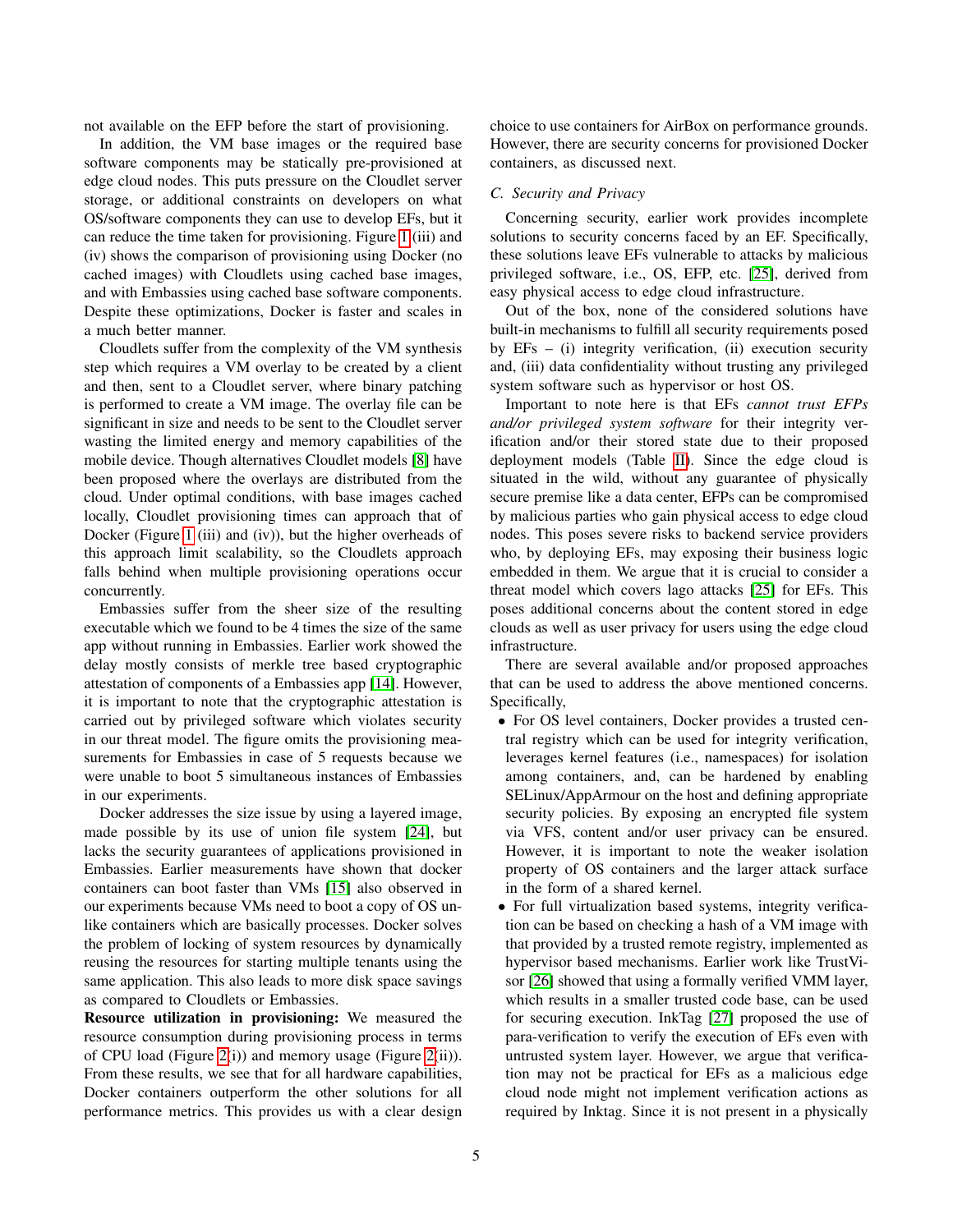secure premise, it may not be practical to force it to use the appropriate host image.

• For application sandboxes such as Embassies [\[20\]](#page-12-17), isolation semantics similar to data centers can be provided to unmodified desktop applications by running them as web apps on end user machines. Embassies are built on top of the pico-process abstraction [\[22\]](#page-12-21) that intercept all application interactions with system interface (syscalls). This, combined with integrity verification via cryptographic attestation, can offer strong security semantics. However, Embassies also suffer from the large attack surface in form of shared kernel.

Further, earlier work suggested the use of secure boot [\[28\]](#page-13-5), verification via redundant execution [\[29\]](#page-13-6), trust relationships [\[30\]](#page-13-7), use of Trusted Platform Module (TPM) modules, etc. They provide incomplete solutions for the security concerns faced by EFs, since EFs are deployed in the wild where system software can be compromised or where physical security of the edge cloud cannot be guaranteed. For example, a TPM based approach can be vulnerable to attacks based on physical access, where one could simply take the TPM chip out of platform.

All of the above assume trusted system components i.e., host OS, docker engine, or hypervisor. There are no existing approaches that can provide secure execution without trusting the system. Haven [\[9\]](#page-12-8) builds on top of the pico-process abstraction and leverages SGX support proposed in Intel's next generation processes to achieve security guarantees for unmodified application without relying on an untrusted host OS. Haven's design suffers from a large attack surface – all system interactions of an application on Haven pass through libOS whose interface exposes a limited syscall interface which is being monitored by the shield module. We posit that covering all possible system interactions may be an overkill for EF performance. Another proposed approach, VC3 [\[10\]](#page-12-9) reduces the large attack surface and limits performance overhead by partitioning application into trusted and untrusted parts. It proposes to use the SGX support to run only the trusted part and shows a verifiable execution of map-reduce executions on an untrusted cloud. Verification based approaches may be used after the fact but they cannot provide confidentiality of EF state or user requests and certainly leave EF vulnerable to attacks by malicious privileged software, i.e., OS, EFP, etc.

# *D. Summary*

We derive following conclusions from the above discussion:

- Performant EF provisioning can be realized by using OS level containers. Using containers puts minimal developer constraints and provides fast, scalable provisioning out of the box. However, an additional mechanism is needed for verifying the integrity of the EF being provisioned.
- An EF cannot rely on any trusted components controlled by the system on which it runs. However, it can rely

on a processor built-in feature shielded from system software, like Intel's SGX, but it is important to keep the attack surface minimal and to minimize the associate performance overheads.

Based on these observations, we built AirBox on top of Docker while leveraging Intel's SGX to provide security guarantees.

#### III. BACKGROUND

In this section, we briefly summarize the technologies used in AirBox – the Docker platform along with relevant details about Intel's SGX.

Docker is an open platform for developers and sysadmins to build, ship, and, run distributed applications. Unlike traditional virtualization, containerization takes place at the kernel level. Docker builds on top of these lowlevel primitives to offer developers a portable format and runtime environment. Docker containers are small, have almost zero memory and CPU overhead, are completely portable and, are designed from the ground up with an application-centric design. Docker leverages the following Linux kernel functionality in its container format: (i) *Kernel namespaces*: Docker uses kernel namespaces to provide a layer of isolation: each aspect of a container runs in its own name space and does not have access outside it; (ii) *Cgroups*: Docker uses the cgroups support in the kernel to allocate hardware resources to containers and, if required, to set up limits and constraints; (iii) *Union File system*: Docker uses kernel support for union file system to create applications layers, making docker containers very lightweight and fast in provisioning. In addition, Docker has built a secure registry service for base container images and other tools simplifying management of distributed applications. Docker provides data volumes and data volume containers to manage data for containers. For additional details, refer to the Docker documentation [\[19\]](#page-12-16).

Intel SGX is a hardware feature to provide and improve security for applications. SGX offers 4 main features: (i) *Secure ISA extension*: It extends the x86-64 ISA to allow application to instantiate a protected execution environment called an enclave, while only trusting the processor and not system software (hypervisor, OS, frameworks, etc.); (ii) *Remote attestation*: provides a remote attestation feature, in which an enclave can verify the integrity of a target enclave running on another remote SGX-enabled platform; (iii) *Sealing*: allows securely saving enclave data in nonvolatile memory for future use, encrypted with a processorprovided sealing key; and (iv) *Memory protection*: When executing in enclave mode, the processor enforces additional checks on memory access using dedicated hardware support, ensuring that only code inside the enclave can access its own enclave region. For details readers are directed to the SGX specification [\[12\]](#page-12-11), [\[13\]](#page-12-12).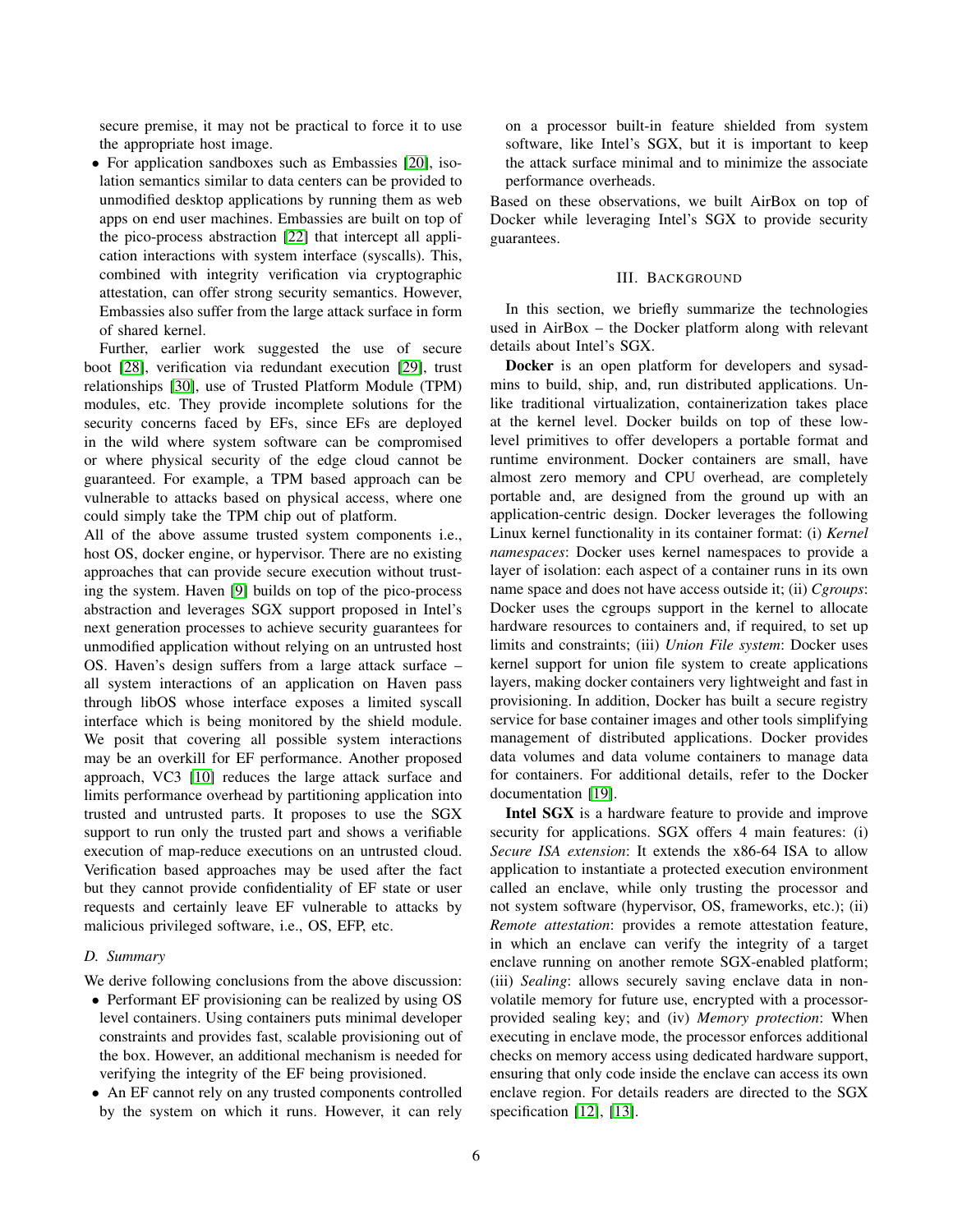OpenSGX is a software platform that provides necessary support for SGX application programmers to readily implement and evaluate their applications that leverage trusted execution environment (TEE). OpenSGX [\[11\]](#page-12-10) supports SGX development by providing: (i) a hardware emulation module, (ii) operating system emulation, (iii) an enclave loader, (iv) a user library, (v) debugging support, and (vi) performance monitoring. We use OpenSGX to prototype and evaluate the performance overhead of providing secure execution in AirBox. Next, we describe the design of AirBox provisioning and anatomy of a secure AirBox EF.

## IV. DESIGN

<span id="page-6-0"></span>The lack of real world edge cloud deployments severely limits our ability to reason about edge functions, without being affected by the idiosyncrasies of a particular application being posed as an edge function. Further, it is important to note that if there are no latency or bandwidth constraints, all EF services can be provided as the backend services running in the remote clouds.

Before proceeding to design an edge function platform, we want to clarify what we consider as an edge function.

Edge Function (EF): *Any third party service deployed on edge clouds that interacts with end client requests on behalf of a backend service deployed in remote clouds.*

Typically, EF is implemented above the network layer, or layer 4, because it requires or uses the backend service's application specific logic to provide benefits in terms of reduced latency, bandwidth consolidation, or both. In AirBox, we focus on two essential elements of EFs, namely *secure provisioning* and *secure EF anatomy*.

## *A. Secure Provisioning in AirBox*

AirBox provides a centralized backend service, which acts as a central directory of AirBox edge cloud hosts, facilitating their discovery. It also implements AB Console, a webbased management system to let admins manage and deploy services dynamically at remote sites. The actual deployment invokes the Docker mechanisms on each host, after the integrity of the image has been verified using SGX. AirBox can use the Docker container registry service [\[31\]](#page-13-8), delivery mechanisms that allow docker daemon to pull containers from remote clouds for EF provisioning, and mechanisms implemented in docker engine to handle synthesis of an EF (i.e., download the EF binary and its dependencies.

AB Console can be installed by backend services or can be provided as a cloud based service by a third party that offers edge cloud infrastructure to a number of backend services. Choosing the appropriate AirBox node after discovery is another important concern that needs to be addressed for AirBox. We leave such details for another paper, and focus this paper on the mechanisms of secure provisioning.

A backend service can create its own repository of EF binaries, use already available docker images, or simply register a docker image containing an EF binary and create a docker file describing its dependency in standard ways. There are no additional requirements that AirBox poses on EF developers. To provision an EF, sysadmins can send commands through AB Console to the AB Provisioner modules deployed on edge cloud machines, which in interact with the local Docker daemon. When an EF container is booted on the edge cloud platform, the EF container checks its own integrity using SGX' remote attestation capability.

Since, an EF can tolerate temporarily being unavailable for clients, because in the worst case clients can fall back to remote clouds. We do not consider denial of service attacks in our threat model. Further, delayed verification of execution does not suffice for EFs. Instead, apriori security guarantees are desired for an EF because the edge cloud infrastructure may be deployed in the wild so it can be easily possible to spoof a edge cloud node using replay attacks. Further, edge cloud infrastructure may be deployed in locations with no physical security and it may be possible for attacker to gain access to the hardware (say via connecting a serial port cable). So, it is of utmost importance that that the EF mustn't rely even on AB provisioner for its own integrity check, execution security and data confidentiality.

AirBox EFs can withstand privileged system software based attacks [\[25\]](#page-13-2) while executing on an untrusted edge cloud infrastructure running untrusted system software (hostOS, EFP). Further, since it is impossible to takeout a subset of instruction set out of a processor, it makes it impossible to compromised EF even if EFP is compromised. Achieving that however is non-trivial and can be achieved by carefully designing EFs and using the AirBox secure interface described next.

## *B. AirBox EF Anatomy*

There are two main challenges in using SGX to provide data confidentiality for state stored in edge clouds and secure traffic confidentiality to ensure end users privacy that can be violated a result of information leaks from their interaction with EF. First, using SGX to ensure security/privacy is nontrivial in an EF because even if an EF's trusted part is executing within an enclave, it can be compromised by its I/O interface or by privileged system software [\[25\]](#page-13-2) (e.g., if it relies on system calls that can be logged by the platform). An EF must not leak sensitive information, such as client requests or valuable content that needs to be stored on the edge cloud. Second, running in an SGX enclave leads to overhead due to limited or indirect (via a trampoline) I/O, encryption, etc. Therefore, it is important to minimize the code executing in an enclave for performance reasons.

To address these, EF's in AirBox consist of an untrusted and a trusted part, as shown in [Figure 3\(](#page-7-0)ii). The untrusted part handles all the network and storage interactions exposed to an EF by EFP. We assume that all network interaction with clients are over a secure channel established by the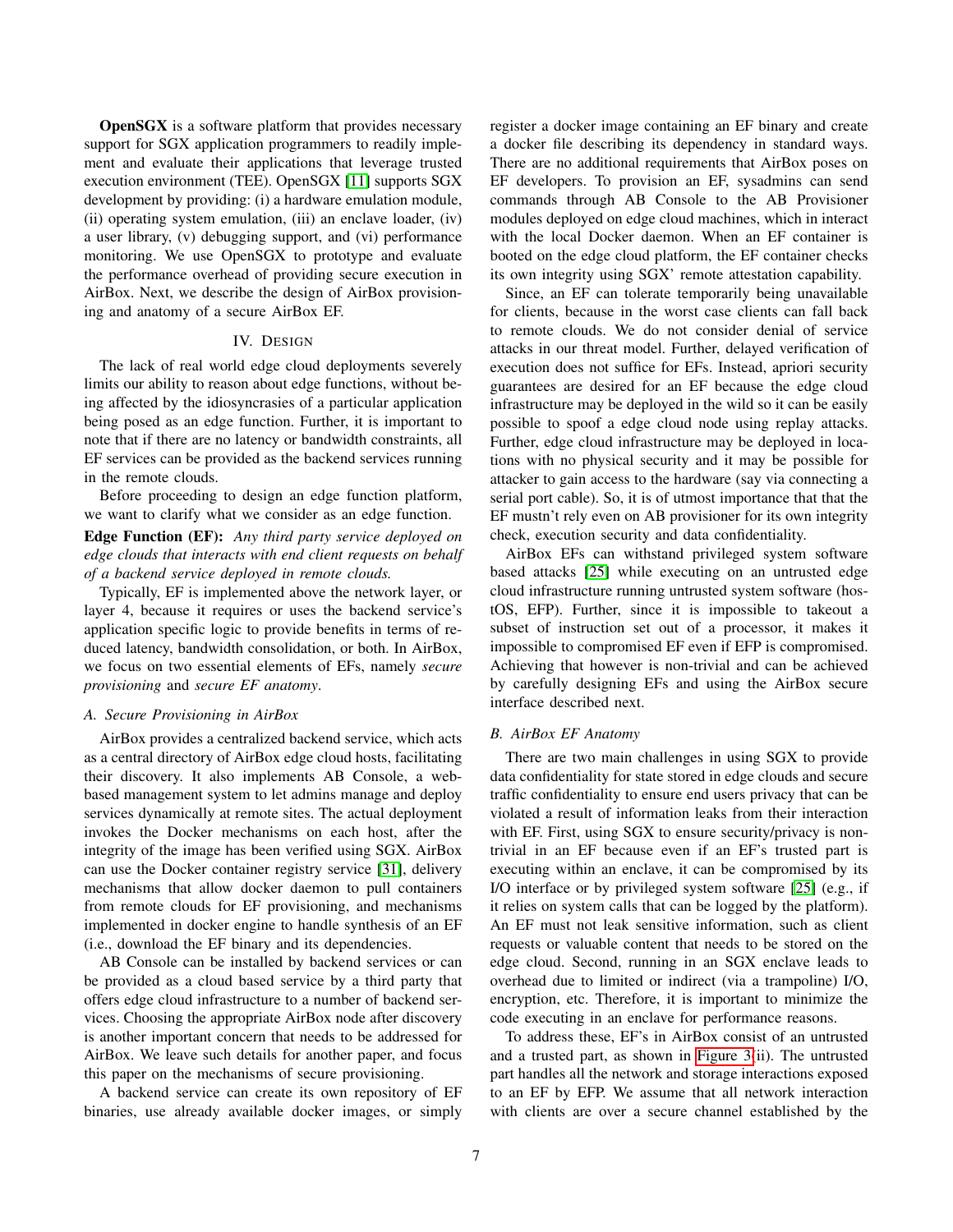<span id="page-7-0"></span>

*Figure 3:* (i) Showing design of AirBox EF provisioning; (ii) Showing overview of secure EF anatomy highlighting the AirBox Open SGX interface; and (iii) implementation of a caching EF.

TLS protocol. In this manner, we minimize the secure execution of an EF (from within an enclave), thereby reducing the overhead and the attack surface. A secure OpenSGX interface, described next, further addresses the first concern.

#### *C. AirBox Secure Interface*

AirBox uses SGX heavily for security and requires EFs to do so if they need execution security and confidentiality guarantees. SGX support is implemented as instruction set extension and relevant hardware support. The OpenSGX APIs are tied to those hardware capabilities and do not necessarily match the set of intuitive primitives an EF developer may want. AirBox provides a limited but broadly useful and extensible set of higher-level APIs, listed below. These in turn may use multiple native or emulated SGX operations. Thus, AirBox simplifies the use of SGX for EFs and may improve the likelihood that SGX is used correctly to ensure data confidentiality. The interface provides the following capabilities:

• Remote Attestation: It allows an EF to verify its integrity using a SGX enabled remote server, using SGX remote attestation feature.

# airbox\_sgx\_attest(attest\_quote)

- Remote Authentication: It allows an EF to securely query remote SGX enabled remote server for its private key used in a TLS session. It also uses SGX remote attestation feature to fetch the private key securely.
- airbox\_sgx\_authenticate(authenticate\_quote)
- Sealed Storage: It allows EF to securely read and write on an insecure disk using sealing feature of SGX.

```
airbox_sgx_get(key, key_len)
airbox_sgx_put(key, key_len,*value, *value_len)
airbox_sgx_getkeys(*keys, keys_len)
```
• EF defined: It allows an EF to run arbitrary SGX code built using openSGX's libsgx. Examples include implementation of a hash map that can be used to implement a secure customer aggregation logic on an edge cloud.

airbox\_sgx\_run(<module\_name>,<conf>)

Unique about the AirBox secure interface using hardware functionality is that it enables an EF to keep privileged software blind to the sensitive operations and/or contents.In fact, SGX is not intended to be used for securing I/O operations. AirBox OpenSGX interface allows EF developers to do exactly that but in a secure fashion. Specifically, AirBox uses OpenSGX provided libsgx interface to accomplish the following tasks:

## *D.* Handling secure traffic

For traffic on a secure channel, the untrusted part of AirBox EF passes to the trusted part the encrypted traffic using the user's key established during TLS negotiations. The trusted part then uses the remote authentication interface to get the current session's private key from a remote SGX enabled backend server, referred to as a *session key*. Once EF has access to session key, it uses it to decrypt incoming requests from clients and responses from backend service. To ensure the session keys persist across a complete session with multiple requests on an untrusted platform, the AirBox EF uses the sealed storage interface to securely store the session key. This rules out any end user privacy concerns that may arise from providing secure traffic access to EFs deployed on EFP, because it disallows any snooping on the traffic even by the privileged system software.

Existing approaches towards allowing edge cloud access to requests over secure channel include the use of (i) homomorphic encryption [\[32\]](#page-13-9) techniques which have not reached a point where they can be used practically due to their computational intensive nature, (ii) passing key out of bands e.g., mcTLS [\[33\]](#page-13-10) which would lead to weaker security and privacy guarantees, and (iii) trusting EFP to allow it to access all traffic over secure channel i.e., providing it with a valid root certificate and allowing in to create a split secure connection which can allow a malicious EF to get full access to secure traffic. In addition, the EFs have to trust the EFP when using (ii) and (iii). However, even with AirBox secure interface, threats arising out of statistical analysis of traffic or side channel attacks still persist. We posit that existing differential privacy techniques can be deployed to obfuscate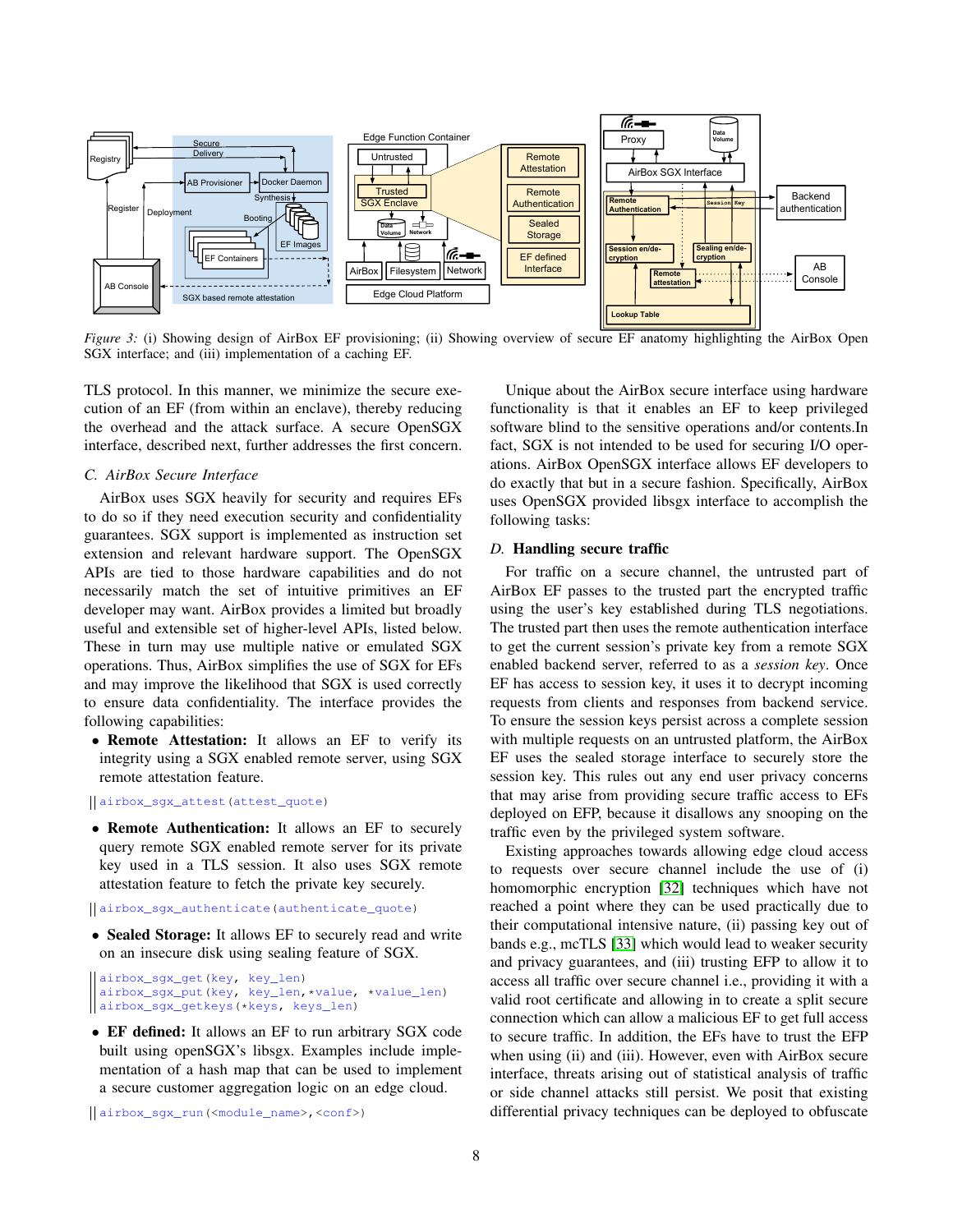EFs themselves but investigation of this aspect remains part of our future work.

#### *E.* EF State Confidentiality

To perform many useful functions, e.g. caching, an EF will require a secure storage to store the requests and responses on the edge cloud node. Compromising storage can nullify all the effort put in securing traffic. We discuss the how AirBox interface provides secure storage below.

To store data securely on untrusted edge cloud node, an AirBox EF uses the untrusted part to interact with storage exposed to it by the EFP. However, before storing anything on disk, it uses sealed storage interface which gets an enclave specific encryption key, referred to as *sealing key* and encrypts the data it wants to store with it. Then, it passes the encrypted data to the untrusted code and instructs it to write the data to a specific location on insecure disk. To read a file, it instructs the untrusted code to read the encrypted data and pass it in to the SGX enclave, where it is decrypted using the sealing key and can be operated on. This rules out any possibility that content stored on an edge cloud can be stolen even if the privileged software on edge cloud node is compromised.

In designing the above two tasks, there are several nonintuitive design decisions that need to be made. The first concern is around the shared memory allocated to an EF's trusted part or enclave to carry out network and storage I/O via the untrusted host part. In AirBox, we used the trampoline-based approach available in OpenSGX with a maximum buffer size of 5 MB that can be used for I/O for host-enclave communication. If a larger memory is required, then the state or content to be shared has to sliced and reassembled. This can have performance implications on EF. The second concern is to ensure that host, if compromised, cannot access end user requests or content stored by an AirBox EF. All storage I/O carried out by an EF is designed as a 2 phase process. In the first phase, host communicates meta-data e.g., a path of encrypted blob to be read/written to the storage. The actual I/O e.g., reading/writing the content to storage is carried out in second phase. In second phase, it ii ensured that appropriate encryption/decryption is carried out on the content to ensure functional correctness of an EF by satisfying the following two conditions: (i) content served to end clients is always encrypted with the end user's session key and (ii) anything saved in the storage is always encrypted using sealing key before writing it to disk.

#### V. EF IMPLEMENTATION

<span id="page-8-0"></span>AirBox Console is a web front end implemented similarly to OpenStack Horizon, but simpler and limited in features. AirBox Provisioner is built as an extension of the Docker command line interface to include AirBox specific commands (attestation, authentication) and to accept provisioning requests from the AB Console. In addition, every secure EF image is patched with a binary that loads an SGX enclave to carry out remote attestation on boot up.

The implementation of the AirBox secure interface entails implementing I/O between host and enclave using the OpenSGX-provided I/O trampoline and implementing appropriate encryption/decryption AES routines available in the polarssl library. More importantly, it requires maintaining appropriate ordering of the OpenSGX-provided operations so as ensure security/privacy guarantees. For instance, when an end user request arrives over the network, airbox\_sgx\_get() uses the following OpenSGX interfaces. First, it uses sgx\_enclave\_write() and sgx\_set\_args() to copy data and arguments for AirBox specific commands before entering an enclave. Inside the enclave, it uses sgx\_enclave\_read() and sgx get args() to read the data and commands in enclave memory. Then, it uses 128 bit AES encryption routines provided by the polarssl library. Finally, it returns status and a handle to the value (e.g., stored encrypted file) pointed by that particular key using sgx\_set\_ret\_val() and sgx\_enclave\_write(). If a match for the key is found during lookup, the host again sends the encrypted value pointed by that handle (e.g., the content of that particular file) and commands using the above mentioned APIs. Inside the enclave, the content of the value is decrypted and re-encrypted appropriately before transferring it to the host using the same APIs. Finally, the response to a user request is sent. Similar steps are performed for the other interfaces. This discussion highlights the fact that using SGX to correctly implement a secure sequence of operations is non-trivial, so the higherlevel security primitives provided by AirBox can be of great value to an EF developer.

We implement a suite of typical EFs – the ABC EF benchmark. The implementation of ABC edge functions is based on a simple HTTPS proxy that carries out the following generic operations on web traffic.

Aggregation: An aggregating EF stores multiple requests and/or data from clients and sends a single request to a backend while removing redundant information from the requests. The aggregation function can be supplied by a backend service or by an end user. For instance, an IoT hub on edge cloud could aggregate traffic from different sensors over time while periodically sending information to backend service, resulting in a reduction in bandwidth usage.

Buffering: A buffering EF stores responses from a backend service using edge cloud platform's storage on behalf of one or more client to pre-fetch, buffers it and delivers the response in appropriate context. The context can be based on connecting to a particular edge cloud, e.g., when at home, office etc. or as feature of the backend service to deliver digests of push notifications as opposed individual notifications. This can reduce overheads on a battery operated end client device due to many push notifications and can improve delivery performance for the push notification service. For instance, an end user might authorize a Facebook EF on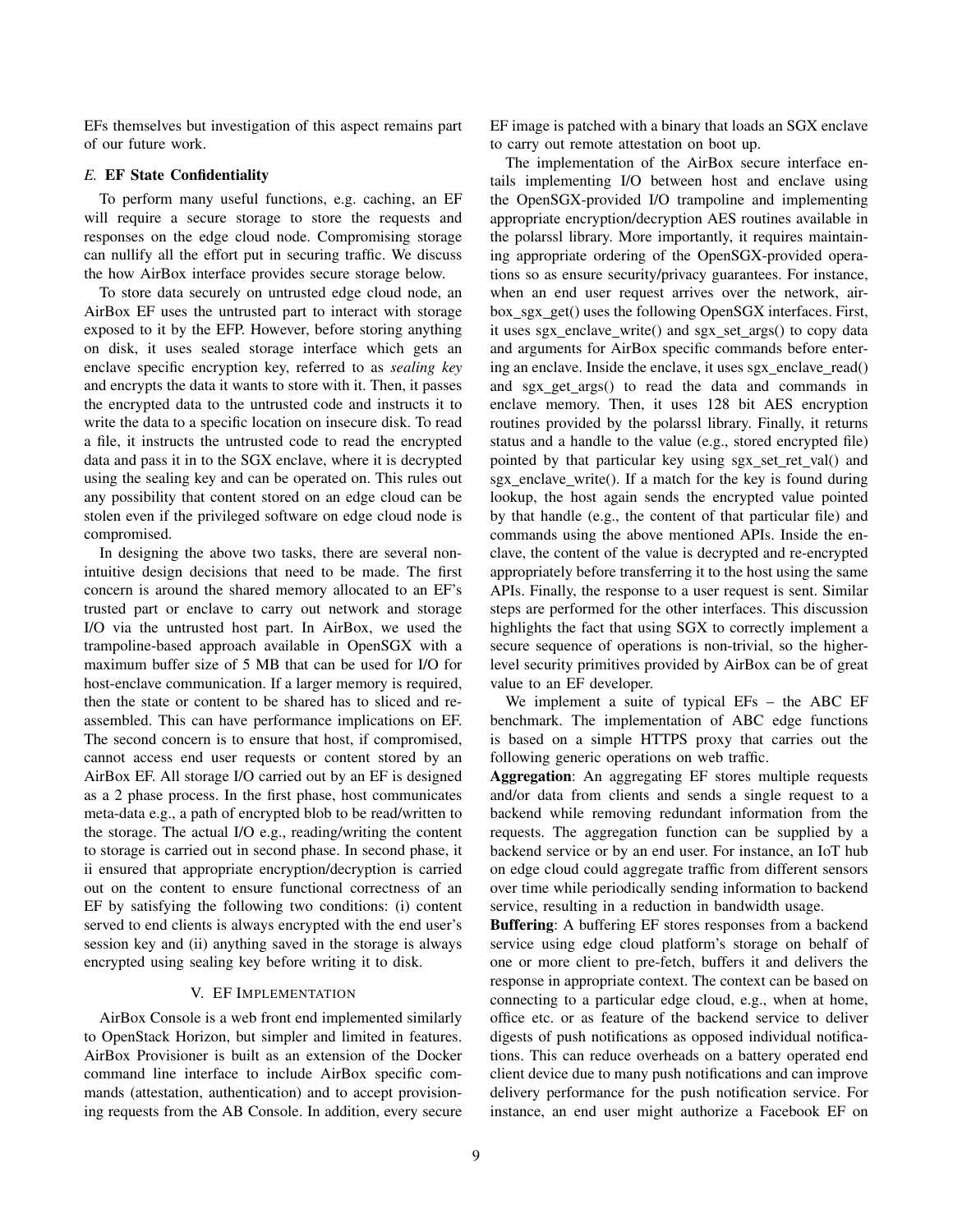a home edge cloud to fetch and buffer his notification and deliver them when he is back home, or an app can use a buffering EF to reduce the push notifications overhead on backend servers for Chrome and native apps which would have to keep polling for the appropriate end users' device to fetch those push notifications.

Caching: A caching EF stores the responses for client request and then, uses those to service other clients or same client with same requests. The caching policy can be service defined, as done in App Sachets [\[34\]](#page-13-11), which proposes novel caching policies tailored for app installs and updates.

These generic EFs can also be useful as basis for future research in the edge cloud ecosystem by reducing the burden of implementing elaborate use-cases. We describe the implementation of a secure edge function using the caching EF as an example, as shown in Figure [3\(](#page-7-0)iii). When an end user request is handled at an EF, the untrusted host part implements a proxy functionality setting up the required network connections, and passes the encrypted request to the trusted part running in enclave mode. If a session key for this request is not available, the EF requests it through the remote authentication interface and saves it for the current session from within the enclave. With the key, the EF has access to the request in plain text, e.g., to a URL which is used as the hash table or look up key. The value in that hash table points to a location in the file system partition assigned to the EF instead of to the actual response. In case of a miss, the response for this request is saved on disk at the particular location assigned to the request, but only after encryption using a SGX sealing key is carried out inside the enclave. In case of a hit, the traffic is decrypted, the appropriate encrypted content is read from that path and passed to the trusted enclave code which decrypts it using the sealing key and re-encrypts it using a session key, before responding to the client.

#### VI. EVALUATION

In this section, we present our experimental result using the OpenSGX platform. The evaluation uses as benchmarks the same applications used in evaluating the provisioning performance in §[II-B](#page-2-1) and the simple ABC benchmark EFs, developed to evaluate AirBox. Our future work will consider more elaborate real-world edge functions. Further, since we are using OpenSGX, which is an emulator platform based on QEMU, we believe that it would be unwise to show hard response time measurements or bandwidth saving numbers. We refer to previous work [\[35\]](#page-13-12), [\[34\]](#page-13-11), [\[36\]](#page-13-13) that shows those benefits for any applications based on edge cloud and focus on the effect of using of SGX on provisioning and security. Specifically, we aim to answer the following questions:

1. How much overhead is caused by the SGX attestation during provisioning of AirBox EFs, with varying number of concurrent provisioning requests?

- 2. How much overhead is caused due to the design of the secure AirBox EF anatomy?
- 3. How much overhead is added by SGX overhead for generic EFs and how does this vary' with workload characteristics?
- 4. How closely do the SGX overheads observed on OpenSGX resemble the overheads on real hardware?

#### *A. Provisioning*

Figure [4](#page-10-0) (i) and (ii) show the time spent in provisioning and booting EFs using Docker vs. AirBox, respectively. We carried out the experiments on a server class machine and a desktop class machine with a hello world application, and an image inverting application which uses the command line interface (econvert command) of exact image library processing library. As clear from the figures, the difference in AirBox and Docker provisioning is not visible in any of the cases. Specifically, the difference is on the order of milliseconds while the attestation requests remains on the order microseconds. Figure [4](#page-10-0) (iii) shows how the time spent in attestation requests varies with number of simultaneous requests.

## *B. Security and Privacy Overhead*

To gauge the overhead associated with ensuring security and end user privacy using Intel SGX, we perform analysis using the ABC EF benchmark. We also implemented an automatic EF load generator that exercises an EF booted on OpenSGX platform. We used a 256 byte request size and 1KB response size to measure the overhead to carry out experiments on a desktop class machine. The size of request and response is important as memory copy and encryption overhead depends on it. We measured the number of CPU cycles consumed during operations of the ABC EFs without using SGX vs. varying level of functionality carried out in an SGX enclave: (i) while handling secure network by exchanging session key from within an enclave to decrypt the end-user request and carry out appropriate EF functions on request and/or response; and (ii) while handling secure network and ensuring that before anything is stored on the file system, it is encrypted inside an enclave using a sealing key. This also entails re-encrypting the stored state with a session key before responding to the client. Figure [5](#page-10-1) (i) shows the results. To further analyze the overhead, we looked at the break down of where the instructions are spent. As evident from Figure [5](#page-10-1) (ii), the majority of the overhead arises out of performing host-to-enclave or enclave-to-host memory copies. This is a result of the small size of the request and responses, as opposed to encryption vs. memcpy overhead. This highlights the importance of design choice to facilitate memory copy between host and enclave. To verify it, we measured the number of CPU cycles consumed by an EF while varying the size of the buffer to be transferred between host and enclave. The figure [6](#page-10-2) (i) shows the CPU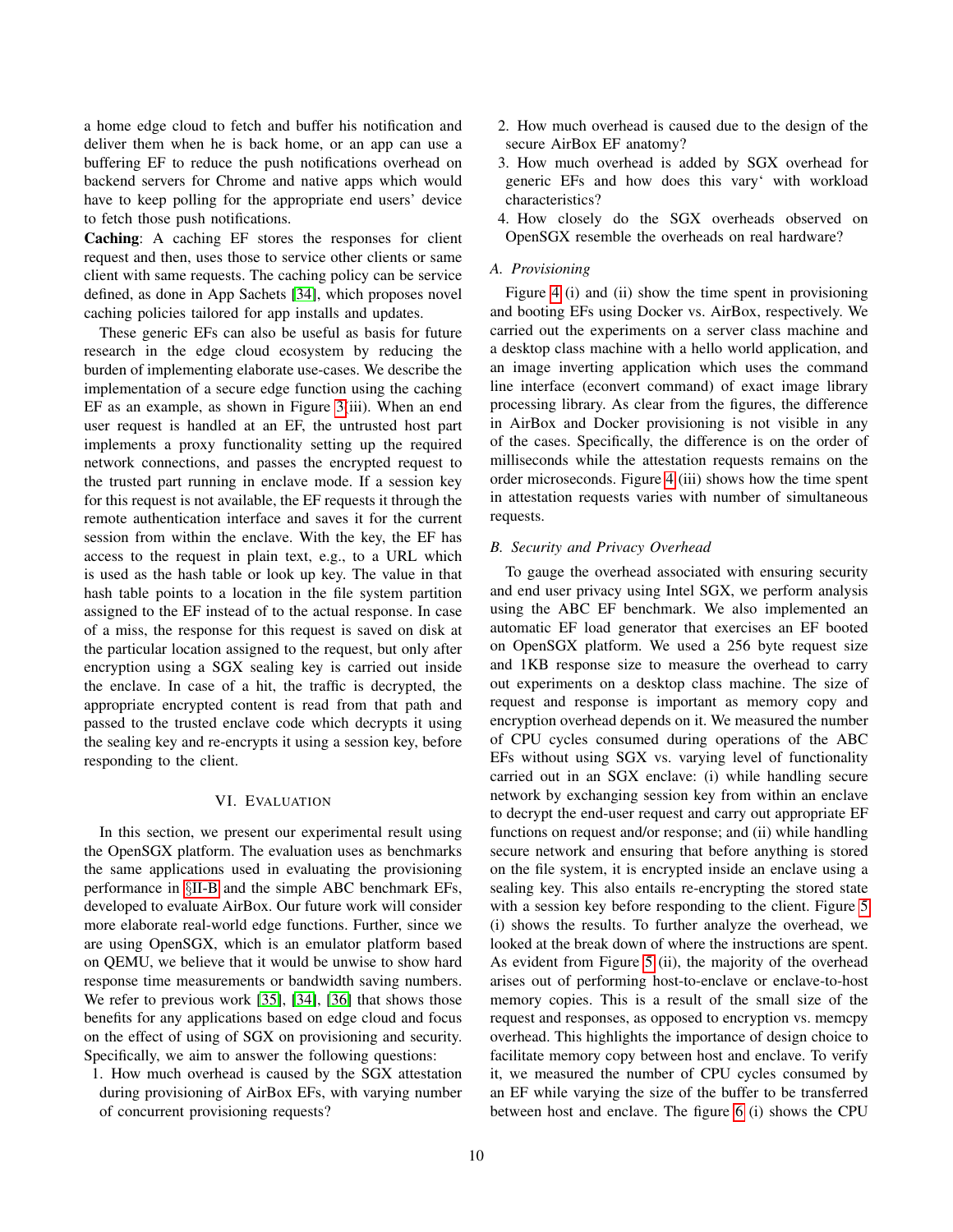<span id="page-10-0"></span>

*Figure 4:* Comparing provisioning time using Docker and AirBox including SGX attestation for a hello world and an image inverting application vs. increasing number of simultaneous provisioning requests using (i) desktop class machine and (ii) server class machine; (iii) time spent in attestation command vs. number of simultaneous attestation requests using windows SDK on SGX hardware.

<span id="page-10-1"></span>

*Figure 5:* Showing (i) Airbox overhead in ABC use cases due to the use of SGX for security and privacy using OpenSGX; (ii) Showing the break down of the overhead in ABC use cases.

cycles spent with varying size of the memory size to be communicated between enclave and host using OpenSGX with different levels of encryption employed by an EF i.e., with only network encrypted and with storage and network both encrypted.

Since OpenSGX is merely an SGX emulator, the measurement may not directly reflect real hardware. To get better sense of the actual overheads, we carried out a similar experiment using the Windows SGX SDK. Note that Linux SGX SDK was not available at the time of the preparation of this paper. Since Windows is not our target platform, we only implement the bench marking cases to measure the performance on real SGX-enabled hardware. The experiment results are shown in Figure [6](#page-10-2) (ii) which shows the time spent in memory copy operations on real hardware where it is difficult to measure CPU cycles spent inside an enclave due to lack of appropriate support/tools<sup>[1](#page-10-3)</sup>. The overhead of including only network encryption and both network encryption and storage encryption are around 0.8 ms and 0.4 ms

<span id="page-10-2"></span>

*Figure 6:* Showing SGX overhead variation with size of data transfer between host and enclave with no encryption, only network interaction encryption and with both network and storage encrypted (i) using OpenSGX and (ii) using Windows SGX SDK.

when the request/response size is up to 200 KB, respectively. The results demonstrate that there is a negligible overhead for performing purely a memory copy operation from host to enclave on the real hardware, implying that majority of the overhead on real hardware would be associated with encryption used inside an SGX enclave. More importantly, evident from the figure is the similar trend with increasing size memory copy with OpenSGX and Windows SGX SDK highlighting that a similar performance can be achieved when deployed using real hardware. However, it is part of our future work to evaluate the performance of real applications such as web caching proxy, firewalls, etc., that utilize the AirBox secure APIs on real SGX hardware.

## VII. DISCUSSION: AIRBOX DEPLOYMENT SCENARIOS

*In Mobile networks.* We envision AirBox to deliver part of the system level functionalities as described in ETSI's framework and reference architecture for Mobile Edge Computing [\[37\]](#page-13-14). In their terminology, the AB Provisioner will be deployed on an edge host providing what is referred to as virtualization support (via Docker containers). AB

<span id="page-10-3"></span><sup>&</sup>lt;sup>1</sup>Instructions such as rdtsc cannot be invoked inside the enclave in SGX revision 1.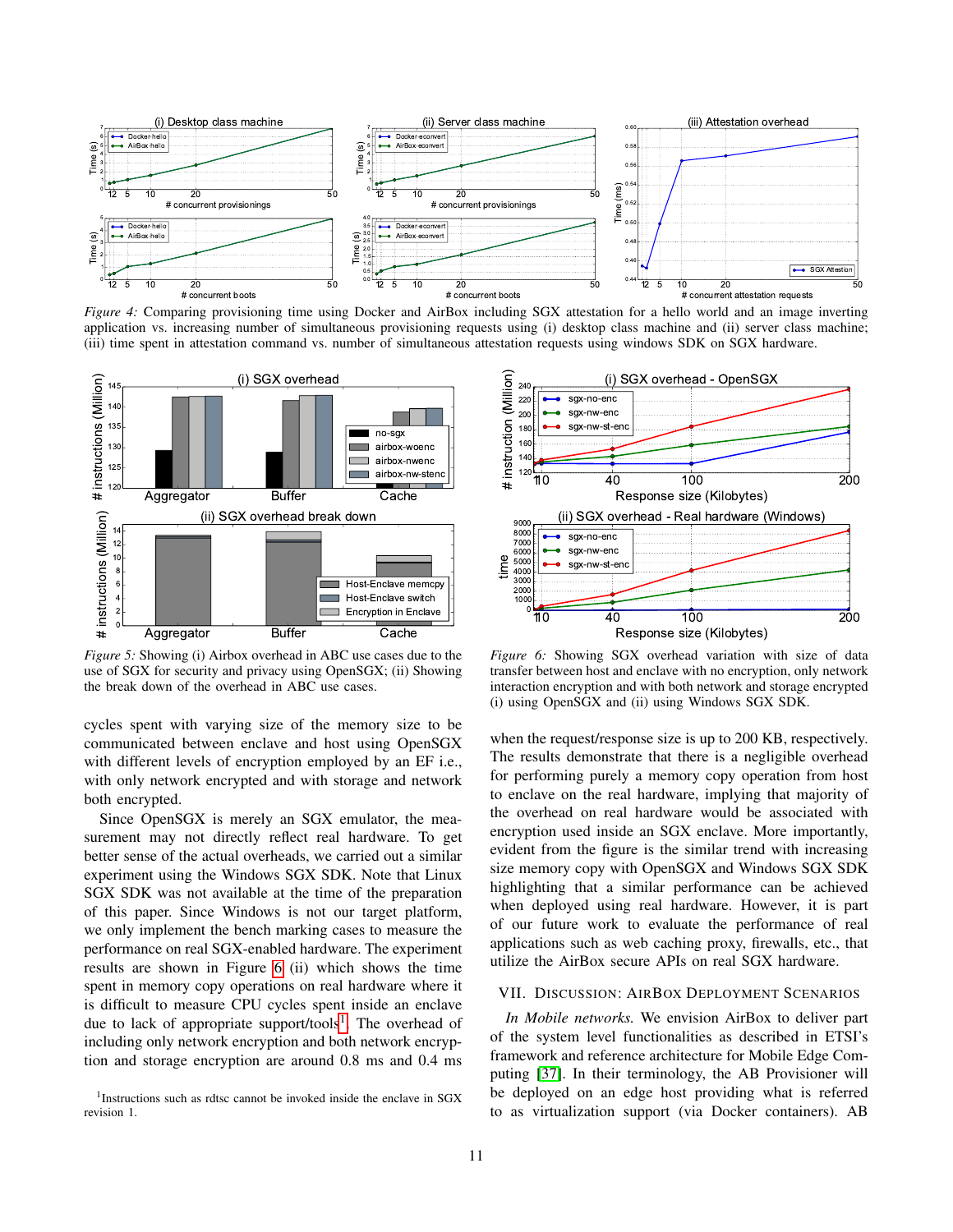Console will act as a mobile edge orchestrator either for mobile network operators or third parties, depending on its deployment. Further, AirBox augments the static attestation of edge application (or EF) with SGX based attestation carried out by the EF itself to remove reliance on system level management for its integrity. This is important to thwart efforts of spoofing an edge function to access important content (e.g., stealing Netflix videos) combined with the use of the AirBox secure interface to be exposed as a SDK to AirBox EF developers. AirBox with appropriate enhancements to interface with radio access network (RAN) equipment can be deployed in mobile networks.

*In Enterprise.* Recent trends suggest deployment of onpremise virtual customer premise edge (vCPE) equipment to reduce the number and cost of physical hardware appliances required for hosting value-added features (EFs). AirBox can provide necessary support to quickly, securely provision, and manage those EFs on deployed in enterprise settings. We posit that vCPE providers can integrate AirBox in a straight forward manner enabling them to use containers (with security guarantees) as opposed to current virtual machines to deliver EFs. This can result in a better priceperformance ratio for their deployed hardware.

## VIII. RELATED WORK

Edge Clouds. The emergence of edge cloud infrastructure is evident in research prototypes such as cloudlets [\[38\]](#page-13-15) and eBoxes [\[35\]](#page-13-12), and industry initiatives such as Microsoft's micro DCs [\[39\]](#page-13-16) and ETSI Mobile Edge Computing [\[37\]](#page-13-14). Examples of edge cloud nodes include small cells [\[40\]](#page-13-17), [\[41\]](#page-13-18), WiFi routers [\[42\]](#page-13-19), [\[43\]](#page-13-20), or cloudlet servers [\[38\]](#page-13-15), that could be located in homes or neighborhoods, stores, malls, offices, etc. ETSI MEC initiative is a nascent standardization effort with many industry participants. Although complete MEC implementations do not yet exist, the industrial push to define such architectures reflects a strong, shared belief in the need for edge infrastructure. Inherent to that is the need to timely consider the full spectrum of technologies that can address the requirements. AirBox is the first step towards those needs prior to the concrete definition of architecture which can get constrained by choosing a particular technology. The MEC white paper also enumerates security challenges faced by EFs, but relies on trusted platforms to address these. AirBox is a concrete first step towards a solution without strong assumptions of trust in the distributed platforms.

Edge Provisioning. Use of virtual machines is proposed in conjunction with VM synthesis [\[8\]](#page-12-7) capability to provision edge functions as a VM. This can be resource intensive and slow, despite optimizations such as caching base images and making available overlay files from backend. AirBox solves the same problem in a much more scalable fashion using Docker's capabilities. Jitsu [\[18\]](#page-12-19) is proposed as a power-efficient and responsive platform for hosting cloud services in the edge network while preserving the strong isolation guarantees of a type-1 hypervisor but still relies on the hypervisor for security guarantees. Further, the Jitsu kernel based on the mini OS kernel may put additional porting effort and/or constraints on developers of EFs to create thin mirage OS based VMs for their EFs, and is susceptible to unavailability of standard tools to implement EFs. Paradrop [\[44\]](#page-13-21) uses LXC containers to provide virtualization with significantly lower overheads which is similar to AirBox. LXC lack the seamless provisioning support provided by Docker and simple Docker file interface. In general, our research validates the idea of using containers for EFs by considering evaluating it for different capabilities of edge cloud platforms. Additionally, we analyze the upper bounds for provisioning activities. However, Paradrop does not address security aspect of EFs.

Edge Cloud Security has drawn less attention alongside the fast growth of edge cloud research. Several surveys[\[45\]](#page-13-22), [\[46\]](#page-13-23), [\[47\]](#page-13-24), [\[48\]](#page-13-25) have pointed out security and privacy challenges from various perspectives. For example, how to ensure the confidentiality, integrity, and availability of the data in edge cloud; how to prevent edge cloud services against external attacks (man-in-the-middle attack) and internal attacks (compromised environment). Possible mitigation techniques are also proposed for different kinds of threats. However, there is no existing platform that takes various security considerations into account. AirBox is proposed to be a practical edge cloud platform that attempts to address existing security challenges by integrating the novel commodity CPU features (Intel SGX).

#### IX. CONCLUSION

In this paper we explore the design space for edge platforms that can execute functionality onloaded on behalf of remote, cloud-based services, in order to address the bandwidth use and address latency requirements of device-cloud interactions. Based on detailed analysis of the current design space, we observe that OS containers can provide a solution for fast and scalable provisioning of edge functions, with minimal developer constrains. In order to address problems related to the lack of trust among of such edge functions and the underlying platform, we develop a solution that leverages efficient containerization mechanisms (Docker) as well as hardware assisted security (Intel SGX), while also balancing the goals of reduced attack surface and reduced overheads of using trusted execution. The outcome is AirBox – a performant and scalable edge function platform that further provides integrity and security guarantees for edge function computations and the state they use.

#### Acknowledgement

We would like to thank our shepherd, Padmanabhan Pillai, for his insights during the preparation of the final version of this paper. This work is partially supported through research grants from Intel, VMware, and NSF CNS1148600.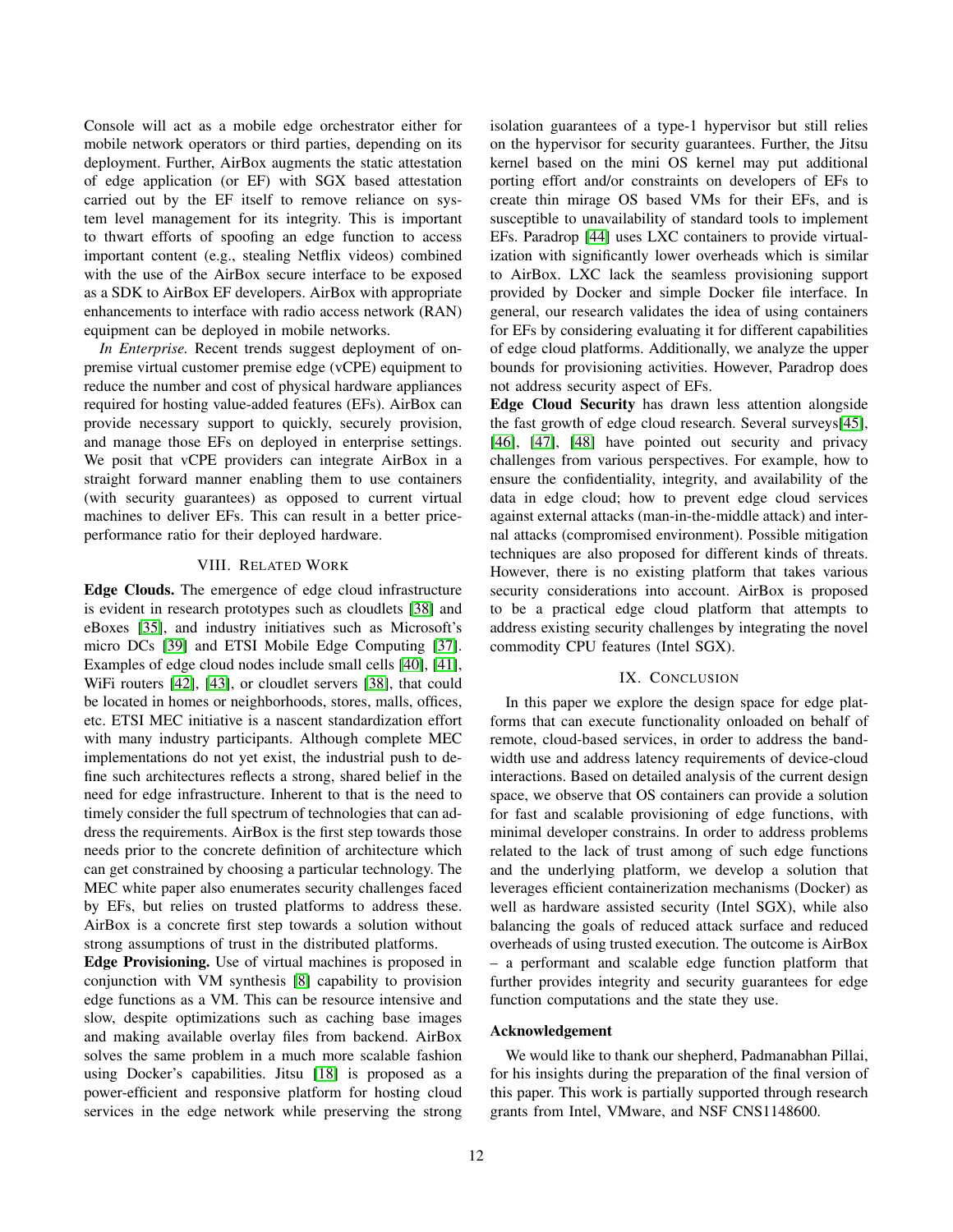#### **REFERENCES**

- <span id="page-12-0"></span>[1] E. Cuervo, A. Balasubramanian, D.-k. Cho, A. Wolman, S. Saroiu, R. Chandra, and P. Bahl, "Maui: making smartphones last longer with code offload," in *Mobisys '10*. ACM.
- <span id="page-12-1"></span>[2] B.-G. Chun, S. Ihm, P. Maniatis, M. Naik, and A. Patti, "Clonecloud: elastic execution between mobile device and cloud," in *Eurosys '11*.
- <span id="page-12-2"></span>[3] M. S. Gordon, D. A. Jamshidi, S. A. Mahlke, Z. M. Mao, and X. Chen, "Comet: Code offload by migrating execution transparently." in *OSDI '12*.
- <span id="page-12-3"></span>[4] A. Pamboris, M. Báguena, A. L. Wolf, P. Manzoni, and P. Pietzuch, "Demo:: Nomad: An edge cloud platform for hyper-responsive mobile apps," in *Proceedings of the 13th Annual International Conference on Mobile Systems, Applications, and Services*, ser. MobiSys '15. New York, NY, USA: ACM, 2015, pp. 459–459. [Online]. Available: <http://doi.acm.org/10.1145/2742647.2745928>
- <span id="page-12-4"></span>[5] K. Bhardwaj, P. Agarwal, A. Gavrilovska, K. Schwan, and A. Allred, "Appflux: Taming mobile app delivery via streaming," in *TRIOS '15*. Monterey, CA, USA: USENIX Association.
- <span id="page-12-5"></span>[6] K. Ha, Z. Chen, W. Hu, W. Richter, P. Pillai, and M. Satyanarayanan, "Towards wearable cognitive assistance," in *Proceedings of the 12th Annual International Conference on Mobile Systems, Applications, and Services*, ser. MobiSys '14. New York, NY, USA: ACM, 2014, pp. 68–81. [Online]. Available:<http://doi.acm.org/10.1145/2594368.2594383>
- <span id="page-12-6"></span>[7] K. Bhardwaj, P. Agarwal, A. Gavrilovska, and K. Schwan, "Appsachet: Distributed app delivery from the edge cloud," in *MobiCASE 2015*.
- <span id="page-12-7"></span>[8] K. Ha, P. Pillai, W. Richter, Y. Abe, and M. Satyanarayanan, "Just-in-time provisioning for cyber foraging," in *Proceeding of the 11th Annual International Conference on Mobile Systems, Applications, and Services*, ser. MobiSys '13. New York, NY, USA: ACM, 2013, pp. 153–166. [Online]. Available:<http://doi.acm.org/10.1145/2462456.2464451>
- <span id="page-12-8"></span>[9] A. Baumann, M. Peinado, and G. Hunt, "Shielding applications from an untrusted cloud with haven," in *Proceedings of the 11th USENIX Conference on Operating Systems Design and Implementation*, ser. OSDI'14. Berkeley, CA, USA: USENIX Association, 2014, pp. 267–283. [Online]. Available: <http://dl.acm.org/citation.cfm?id=2685048.2685070>
- <span id="page-12-9"></span>[10] F. Schuster, M. Costa, C. Fournet, C. Gkantsidis, M. Peinado, G. Mainar-Ruiz, and M. Russinovich, "Vc3: Trustworthy data analytics in the cloud," Tech. Rep. MSR-TR-2014-39, February 2014. [Online]. Available: [http://research.microsoft.](http://research.microsoft.com/apps/pubs/default.aspx?id=210786) [com/apps/pubs/default.aspx?id=210786](http://research.microsoft.com/apps/pubs/default.aspx?id=210786)
- <span id="page-12-10"></span>[11] P. Jain, S. Desai, S. Kim, M.-W. Shih, J. Lee, C. Choi, Y. Shin, T. Kim, B. B. Kang, and D. Han, "OpenSGX: An Open Platform for SGX Research," in *Proceedings of the Network and Distributed System Security Symposium*, San Diego, CA, Feb. 2016.
- <span id="page-12-11"></span>[12] F. McKeen, I. Alexandrovich, A. Berenzon, C. Rozas, H. Shafi, V. Shanbhogue, and U. Savagaonkar, "Innovative instructions and software model for isolated execution," [https:](https://goo.gl/6mp7ww) [//goo.gl/6mp7ww.](https://goo.gl/6mp7ww)
- <span id="page-12-12"></span>[13] "Intel software guard extensions programming reference," [https://goo.gl/sy0tRu.](https://goo.gl/sy0tRu)
- <span id="page-12-13"></span>[14] J. Howell, J. Elson, B. Parno, and J. R. Douceur, "Missive: Fast application launch from an untrusted buffer cache," in *Proceedings of the 2014 USENIX Conference on USENIX Annual Technical Conference*, ser. USENIX ATC'14. Berkeley, CA, USA: USENIX Association, 2014, pp. 145–156. [Online]. Available: [http:](http://dl.acm.org/citation.cfm?id=2643634.2643650) [//dl.acm.org/citation.cfm?id=2643634.2643650](http://dl.acm.org/citation.cfm?id=2643634.2643650)
- <span id="page-12-14"></span>[15] "An updated performance comparison of virtual machines and linux containers," [http://goo.gl/fhDwse.](http://goo.gl/fhDwse)
- <span id="page-12-15"></span>[16] J. N. Matthews, W. Hu, M. Hapuarachchi, T. Deshane, D. Dimatos, G. Hamilton, M. McCabe, and J. Owens, "Quantifying the performance isolation properties of virtualization systems," in *Proceedings of the 2007 Workshop on Experimental Computer Science*, ser. ExpCS '07. New York, NY, USA: ACM, 2007. [Online]. Available: <http://doi.acm.org/10.1145/1281700.1281706>
- <span id="page-12-18"></span>[17] B. Yee, D. Sehr, G. Dardyk, B. Chen, R. Muth, T. Ormandy, S. Okasaka, N. Narula, and N. Fullagar, "Native client: A sandbox for portable, untrusted x86 native code," in *IEEE Symposium on Security and Privacy (Oakland'09)*, IEEE, 3 Park Avenue, 17th Floor, New York, NY 10016, 2009. [Online]. Available: [http://nativeclient.googlecode.com/svn/data/docs](http://nativeclient.googlecode.com/svn/data/docs_tarball/nacl/googleclient/native_client/documentation/nacl_paper.pdf)\_tarball/nacl/ googleclient/native [client/documentation/nacl](http://nativeclient.googlecode.com/svn/data/docs_tarball/nacl/googleclient/native_client/documentation/nacl_paper.pdf) paper.pdf
- <span id="page-12-19"></span>[18] A. Madhavapeddy, T. Leonard, M. Skjegstad, T. Gazagnaire, D. Sheets, D. Scott, R. Mortier, A. Chaudhry, B. Singh, J. Ludlam, J. Crowcroft, and I. Leslie, "Jitsu: Just-in-time summoning of unikernels," in *12th USENIX Symposium on Networked Systems Design and Implementation (NSDI 15)*. Oakland, CA: USENIX Association, May 2015, pp. 559– 573. [Online]. Available: [https://www.usenix.org/conference/](https://www.usenix.org/conference/nsdi15/technical-sessions/presentation/madhavapeddy) [nsdi15/technical-sessions/presentation/madhavapeddy](https://www.usenix.org/conference/nsdi15/technical-sessions/presentation/madhavapeddy)
- <span id="page-12-16"></span>[19] "Docker," [https://www.docker.com/.](https://www.docker.com/)
- <span id="page-12-17"></span>[20] J. Howell, B. Parno, and J. R. Douceur, "Embassies: Radically refactoring the web," in *Proceedings of the 10th USENIX Conference on Networked Systems Design and Implementation*, ser. nsdi'13. Berkeley, CA, USA: USENIX Association, 2013, pp. 529–546. [Online]. Available: [http:](http://dl.acm.org/citation.cfm?id=2482626.2482676) [//dl.acm.org/citation.cfm?id=2482626.2482676](http://dl.acm.org/citation.cfm?id=2482626.2482676)
- <span id="page-12-20"></span>[21] "Docker on windows," [http://goo.gl/oAT5NM.](http://goo.gl/oAT5NM)
- <span id="page-12-21"></span>[22] J. Howell, B. Parno, and J. R. Douceur, "How to run posix apps in a minimal picoprocess," in *Proceedings of the 2013 USENIX Conference on Annual Technical Conference*, ser. USENIX ATC'13. Berkeley, CA, USA: USENIX Association, 2013, pp. 321–332. [Online]. Available: [http:](http://dl.acm.org/citation.cfm?id=2535461.2535500) [//dl.acm.org/citation.cfm?id=2535461.2535500](http://dl.acm.org/citation.cfm?id=2535461.2535500)